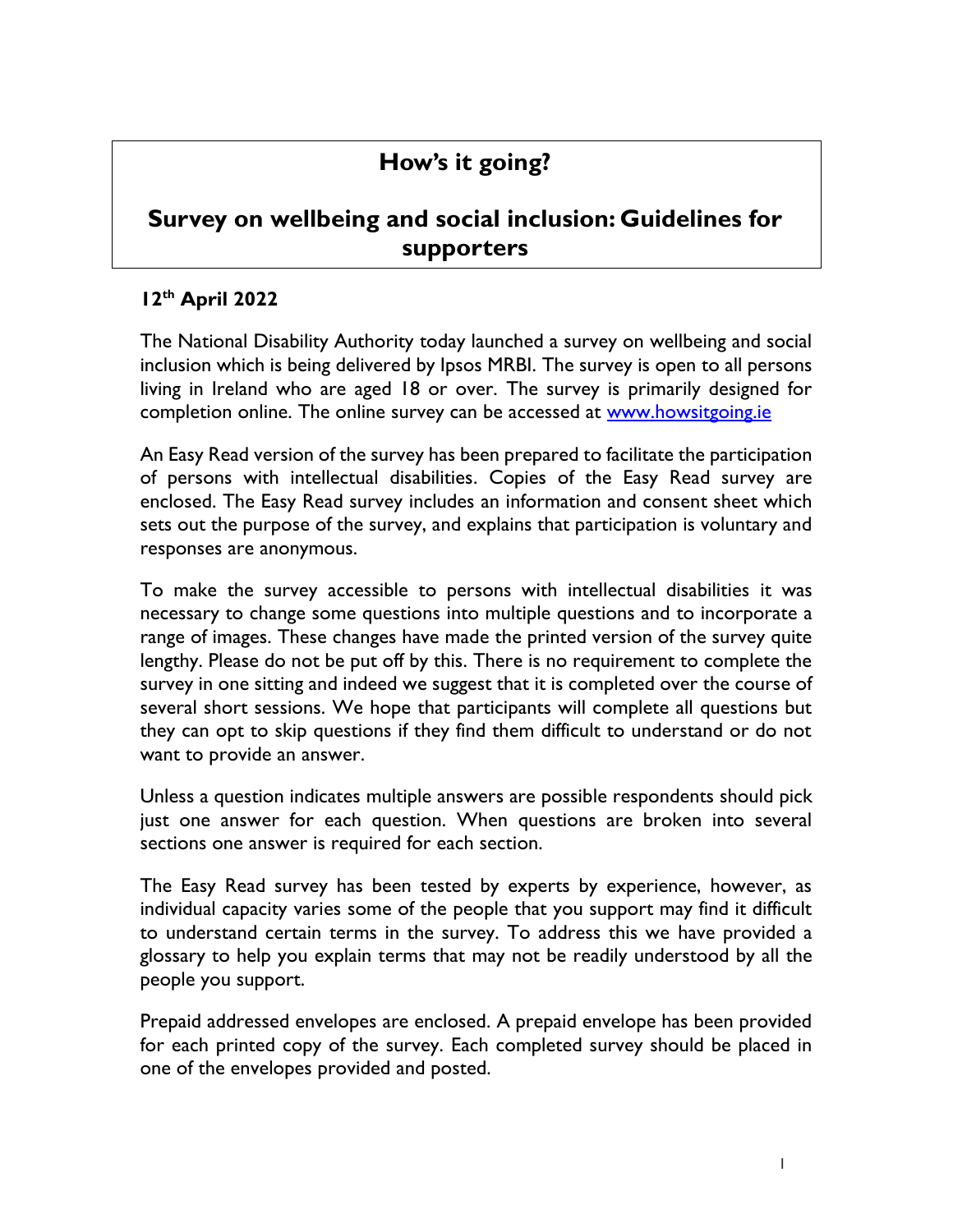We appreciate that you are busy but we hope you can find the time to help the people you support to complete the survey so that they get a chance to tell us how it's going for them. We also want to know how it's going for you so please do complete the online survey, which takes 10-15 minutes to complete.

Please ensure the completed Easy Read surveys are returned by Friday, 13<sup>th</sup> May.

If you need any further information you can contact us by email at [research@nda.ie](mailto:research@nda.ie)

Many thanks for your support.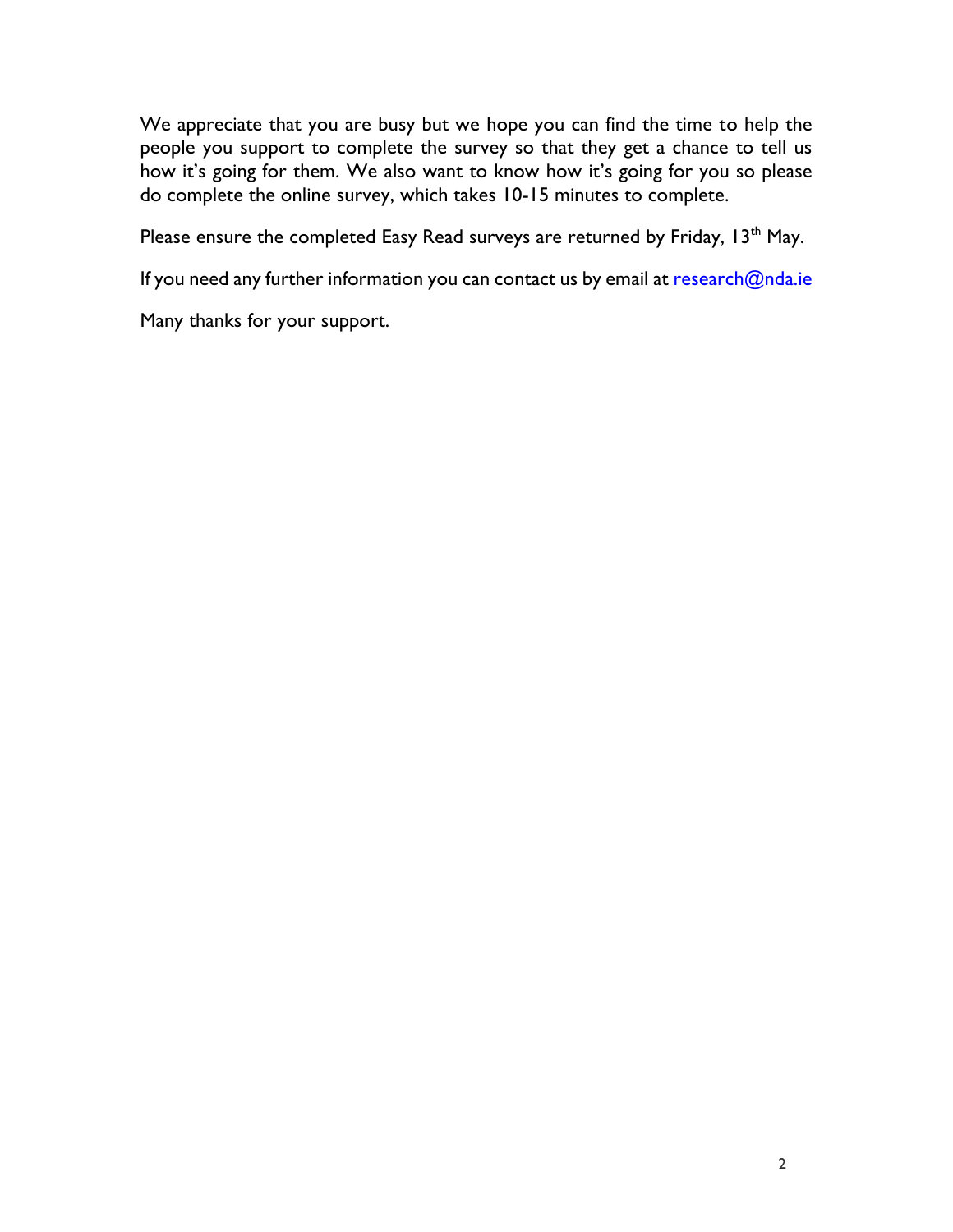| <b>Glossary</b>          |                                                                                                                                                                                                                                                                                                                                                                      |
|--------------------------|----------------------------------------------------------------------------------------------------------------------------------------------------------------------------------------------------------------------------------------------------------------------------------------------------------------------------------------------------------------------|
| <b>Accessible</b>        | If something is accessible it can be used by<br>everyone. Buildings, appliances and services                                                                                                                                                                                                                                                                         |
|                          | should be usable so that everyone can take part<br>in society.                                                                                                                                                                                                                                                                                                       |
| <b>Asylum applicant</b>  | An asylum-seeker/applicant is a person who had<br>to leave their country because they were in<br>danger. This could be because of war or<br>because their government was treating them<br>badly or not protecting them. They go to a<br>different country for safety and protection. Until<br>they are recognised as refugees, asylum seekers<br>could be sent home. |
| <b>Bisexual</b>          | Bisexual describes a person who is physically or<br>romantically attracted to people of more than<br>one sex or gender. For example, they may be<br>attracted to both men and women.                                                                                                                                                                                 |
| <b>Civil Partnership</b> | A civil partnership is a life-long union between<br>two people of the same sex that is legally<br>recognised. It is similar to being married.                                                                                                                                                                                                                        |
| <b>Citizen</b>           | A citizen is a person who is a member of a<br>particular country and has rights because they<br>were born there or because they were given<br>rights.                                                                                                                                                                                                                |
| <b>Ethnicity</b>         | Ethnicity is a type of identity, for example,<br>where you are from, the colour of your skin,<br>your culture.                                                                                                                                                                                                                                                       |
| <b>Ethnic minorities</b> | Groups of people who are different from most<br>people where they live. They may speak a<br>different language or have different skin colour,<br>behaviours or religion.                                                                                                                                                                                             |
| <b>Gender</b>            | Gender is usually understood as female, male or<br>a mix of both.                                                                                                                                                                                                                                                                                                    |
| <b>LGBTQ+ community</b>  | The LGBTQ+ community includes people who<br>are not heterosexual or straight and people<br>whose gender identity is different to the identity<br>they were given when they were born. LGBTQ<br>stands for lesbian, gay, bisexual, transgender and<br>queer or questioning.                                                                                           |